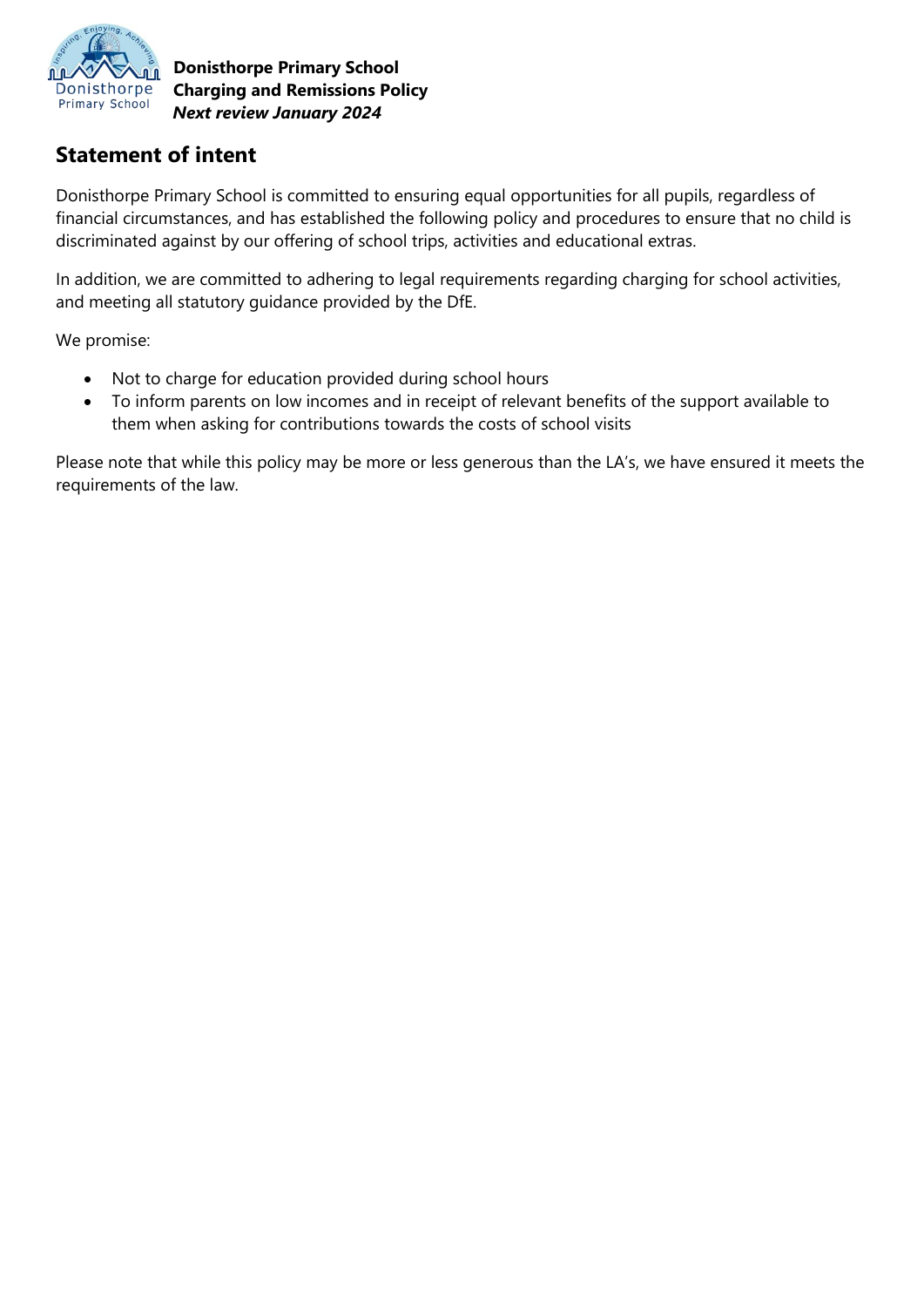### **1. Legal framework**

This policy has due regard to all relevant legislation and statutory guidance including, but not limited to, the following:

- Education Act 1996
- The Charges for Music Tuition (England) Regulations 2007
- The Education (Prescribed Public Examinations) (England) Regulations 2010
- Freedom of Information Act 2000
- DfE (2018) 'Charging for school activities'
- DfE (2020) 'Governance handbook'

This policy operates in conjunction with the following school policies:

- Complaints Procedures Policy
- Debt Recovery Policy
- Freedom of Information Policy
- Freedom of Information Publication Scheme
- Finance Policy

### **2. Charging for education**

The school will not charge for:

- Admission applications.
- Education provided during school hours (including the supply of any materials, books, instruments or other equipment).
- Education provided outside school hours if it is part of the national curriculum, part of a syllabus for a prescribed public examination that the pupil is being prepared for by the school, or part of RE.
- Instrumental or vocal tuition, for pupils learning individually or in groups, unless provided at the request of the pupil's parent.
- Entry for a prescribed public examination, if the pupil has been prepared for it at the school.
- Examination resits, if the pupil is being prepared for the resits at the school.

The school may charge for:

- Materials, books, instruments or equipment, where the child's parent wishes their child to own them.
- Optional extras.
- Music tuition (in certain circumstances).
- The use of community facilities and other commercial activities.
- Provision of information within the scope of freedom of information.

### **3. Optional extras**

The school may charge for the following optional extras:

• Education provided outside of school time that is not: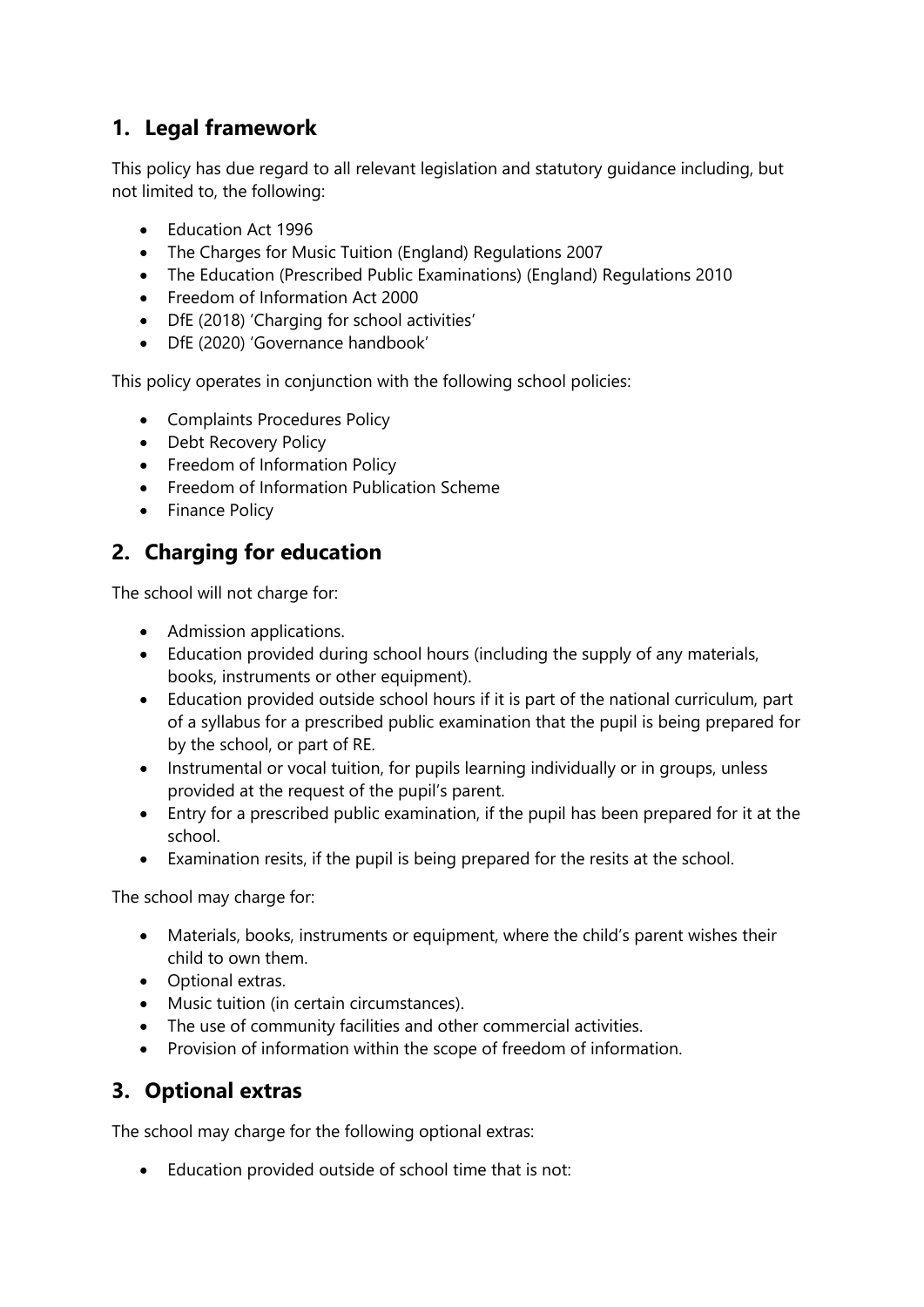- Part of the national curriculum
- Part of a syllabus for a prescribed public examination that the pupil is being prepared for at the school
- Part of RE
- Examination entry fees where the pupil has not been prepared for the examinations at the school
- Transport, other than that required to take the pupil to school or to other premises where the LA has arranged for the pupil to be provided with education
- Board and lodging for a pupil on a residential visit
- Extended day services offered to pupils, e.g. breakfast or out-of-school provision

When calculating the cost of optional extras, an amount may be included in relation to the following:

- Materials, books, instruments or equipment provided in relation to the optional extra
- Buildings and accommodation
- Non-teaching staff (including TAs)
- Teaching staff under contracts for services purely to provide an optional extra
- The cost, or an appropriate proportion of the costs, for teaching staff employed to provide vocal tuition or tuition in playing a musical instrument, where the tuition is an optional extra

The school will not charge in excess of the actual cost of providing the optional extra divided by the number of participating pupils. A subsidy will not be charged for any pupils wishing to participate but whose parents are unwilling or unable to pay the full charge. In cases where a small proportion of the activity takes place during school hours, the school will not charge for the cost of alternative provision for those not participating.

The school will not charge for supply teachers to cover for teachers who are absent from school accompanying pupils on a residential visit.

Participation in any optional activity will be on the basis of parental choice and a willingness to meet the charges; therefore, parental agreement is a prerequisite for the provision of an optional extra where charges will be made.

If a charge is to be made for a particular activity, such as optional extras, parents will be informed of how the charge will be calculated.

### **4. Examination fees and resits**

The school may charge for examination fees if:

- The examination is on the set list (which includes SATs, GCSEs and A-levels), but the pupil was not prepared for it at the school.
- The examination is not on the set list, but the school arranged for the pupil to take it.
- A pupil fails, without good reason, to complete the requirements of any public examination where the governing board or LA originally paid or agreed to pay the entry fee.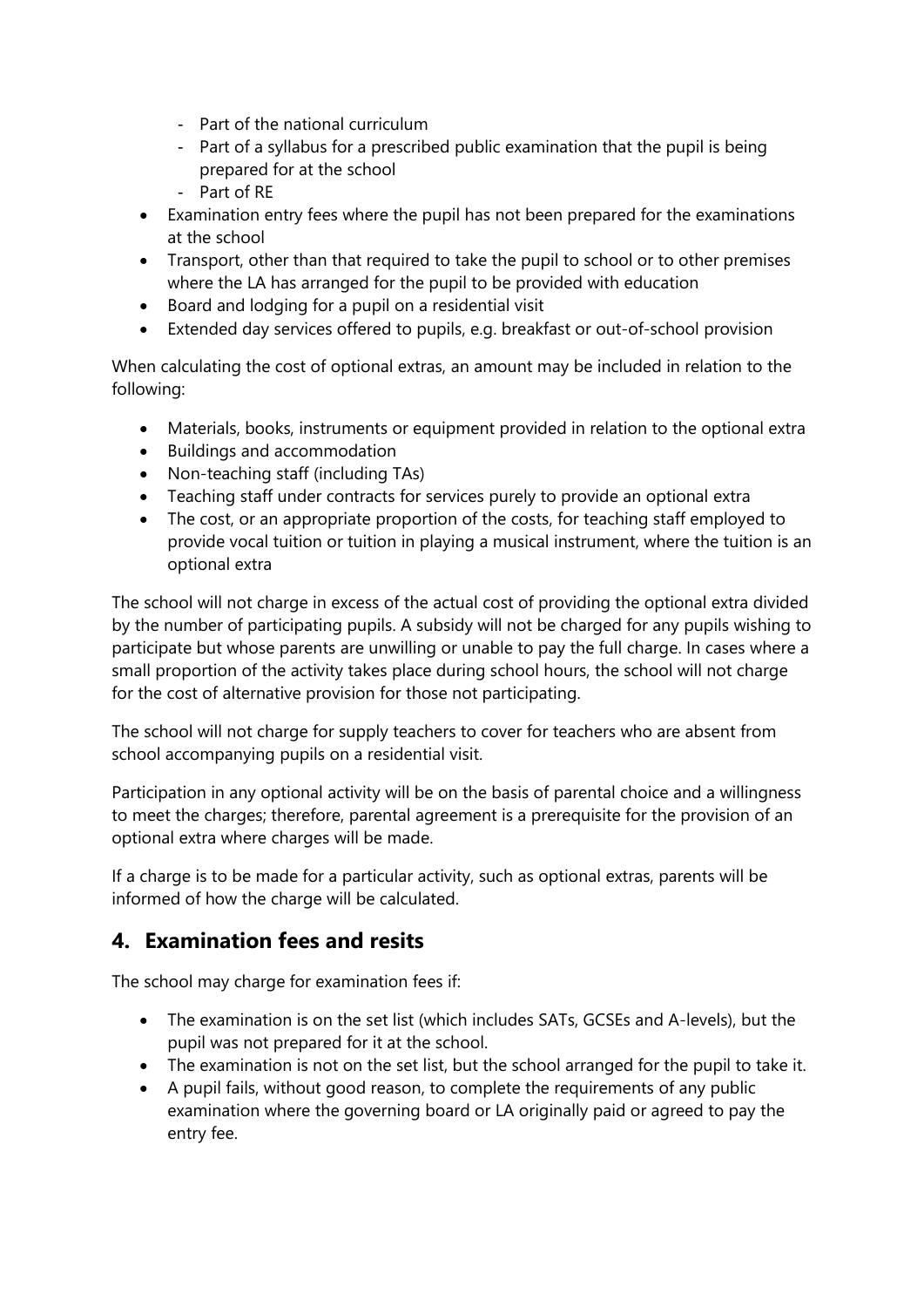Where a pupil is entered for a second or subsequent attempt at an examination, the school will pay the fee. Once pupils have left the school, resits must be taken at the school.

If a pupil or their parent consider it to be in the best interests of the pupil to request that an examination is re-marked, any fees involved must be covered by the pupil or their parent. If the awarding body changes the overall grade of the result, the school will not be charged by the awarding body and the parent or pupil will have their fees refunded.

### **5. Voluntary contributions**

The school may, from time-to-time, ask for voluntary contributions towards the benefit of the school or school activities. If an activity cannot be funded without voluntary contributions, the school will make this clear to parents at the outset. There is no obligation for parents to make a contribution and parents will be notified regarding whether assistance is available.

No pupil will be excluded from an activity simply because their parents are unwilling or unable to pay. If a parent is unwilling or unable to pay, their child will still be given an equal opportunity to take part in the activity. If insufficient voluntary contributions are raised to fund an activity, and the school cannot fund it via another source, the activity will be cancelled.

The school will strive to ensure that parents do not feel pressurised into making voluntary contributions.

### **6. Music tuition**

Instrumental and vocal music tuition is an exception to the rule that all education provided during school hours must be free. The Charges for Music Tuition (England) Regulations 2007 allow for charges to be made for vocal or instrumental tuition provided either individually or to groups of any size – provided that the tuition is at the request of the pupil's parents. The charges will not exceed the cost of the provision, including the cost of the staff providing the tuition.

Charging will not be made if the teaching is an essential part of the national curriculum.

Charging will also not be made if the teaching is provided under the first access to the KS2 Instrumental and Vocal Tuition Programme.

No charge will be made in respect of pupils who are LAC.

### **7. Transport**

The school will not charge for:

- Transporting registered pupils to or from the school premises, where the LA has a statutory obligation to provide the transport.
- Transporting registered pupils to other premises where the governing board or LA has arranged for pupils to be educated.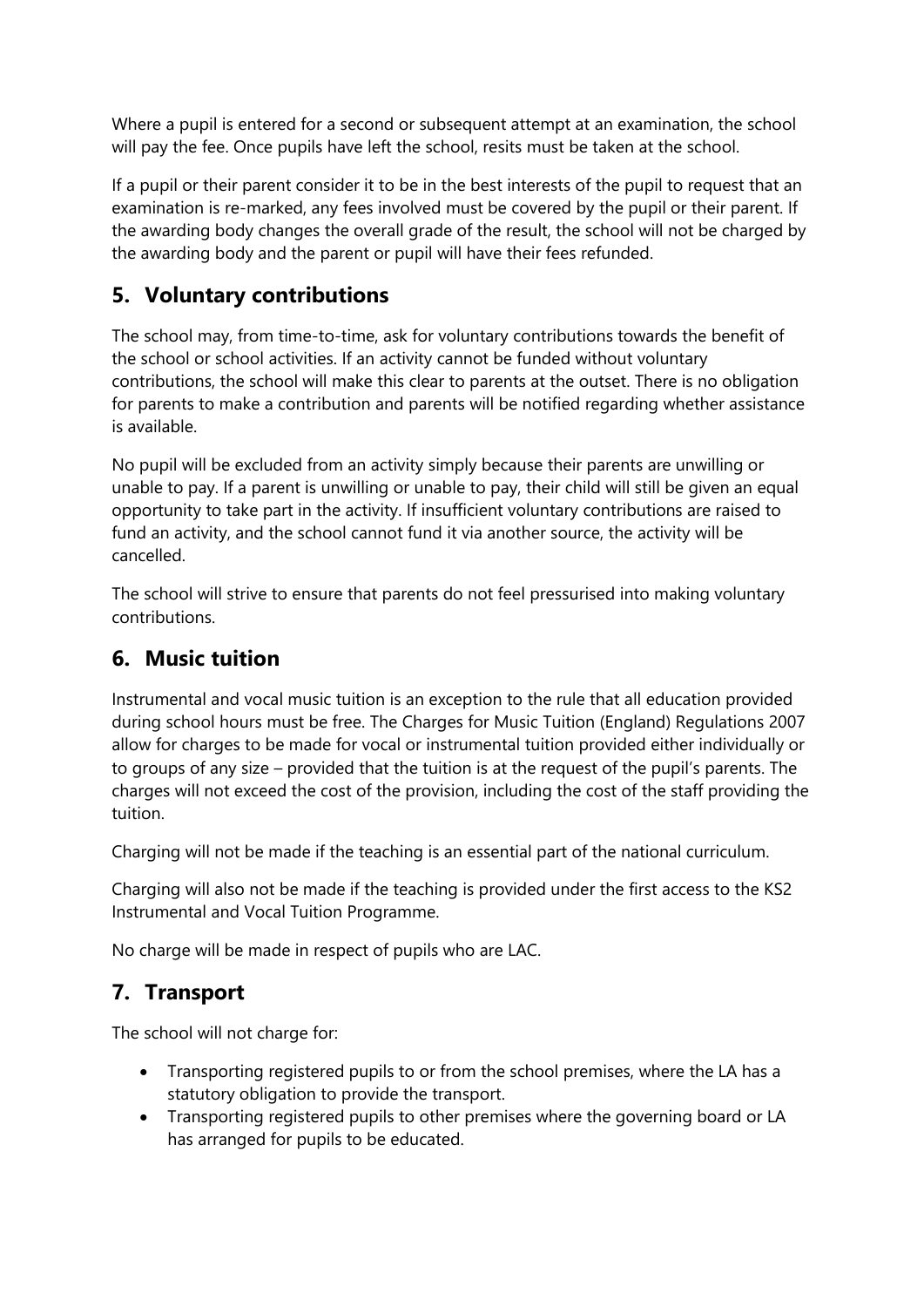- Transporting pupils to meet an examination requirement when they have been prepared for the examination at the school.
- Transport provided for an educational visit.

## **8. Education partly during school hours**

If 50 percent or more of the time spent on an activity occurs during school hours (including time spent travelling if the travel occurs during school hours), it is deemed to take place during school hours and no charge will be made.

Whatever the start and finish times of the school day, regulations require that the school day is divided into two sessions. School hours do not include the break in the middle of the day.

If less than 50 percent of the time spent on an activity occurs during school hours, it is deemed to have taken place outside school hours and the school may charge for the activity; however, the school will not charge if the activity is part of the national curriculum, part of a syllabus for a prescribed public examination that the pupil is being prepared for at the school, or part of RE.

The remission of charges for board and lodging payments is the responsibility of the school. These costs will be borne by the school.

Any charges for extended day services will be optional.

### **9. Residential visits**

The school will not charge for:

- Education provided on any visit that takes place during school hours.
- Education provided on any visit that takes place outside school hours if it is part of the national curriculum, part of a syllabus for a prescribed public examination that the pupil is being prepared for at the school, or part of RE.
- Supply teachers to cover for teachers accompanying pupils on visits.

The school may charge for board and lodging, but the charge will not exceed the actual cost. Parents will be exempt from board and lodging costs if they can prove that they are in receipt of one or more of the following benefits:

- Income Support
- Income-based Jobseeker's Allowance
- Income-related Employment and Support Allowance
- Support under part VI of the Immigration and Asylum Act 1999
- The guaranteed element of Pension Credit
- Child Tax Credit, provided that they are not also entitled to Working Tax Credit and have an annual gross income of no more than £16,190
- Working Tax Credit run-on paid for four weeks after they stop qualifying for Working Tax Credit
- Universal Credit if they apply on or after 1 April 2018, their household income must be less than £7,400 a year (after tax and not including any benefits they receive)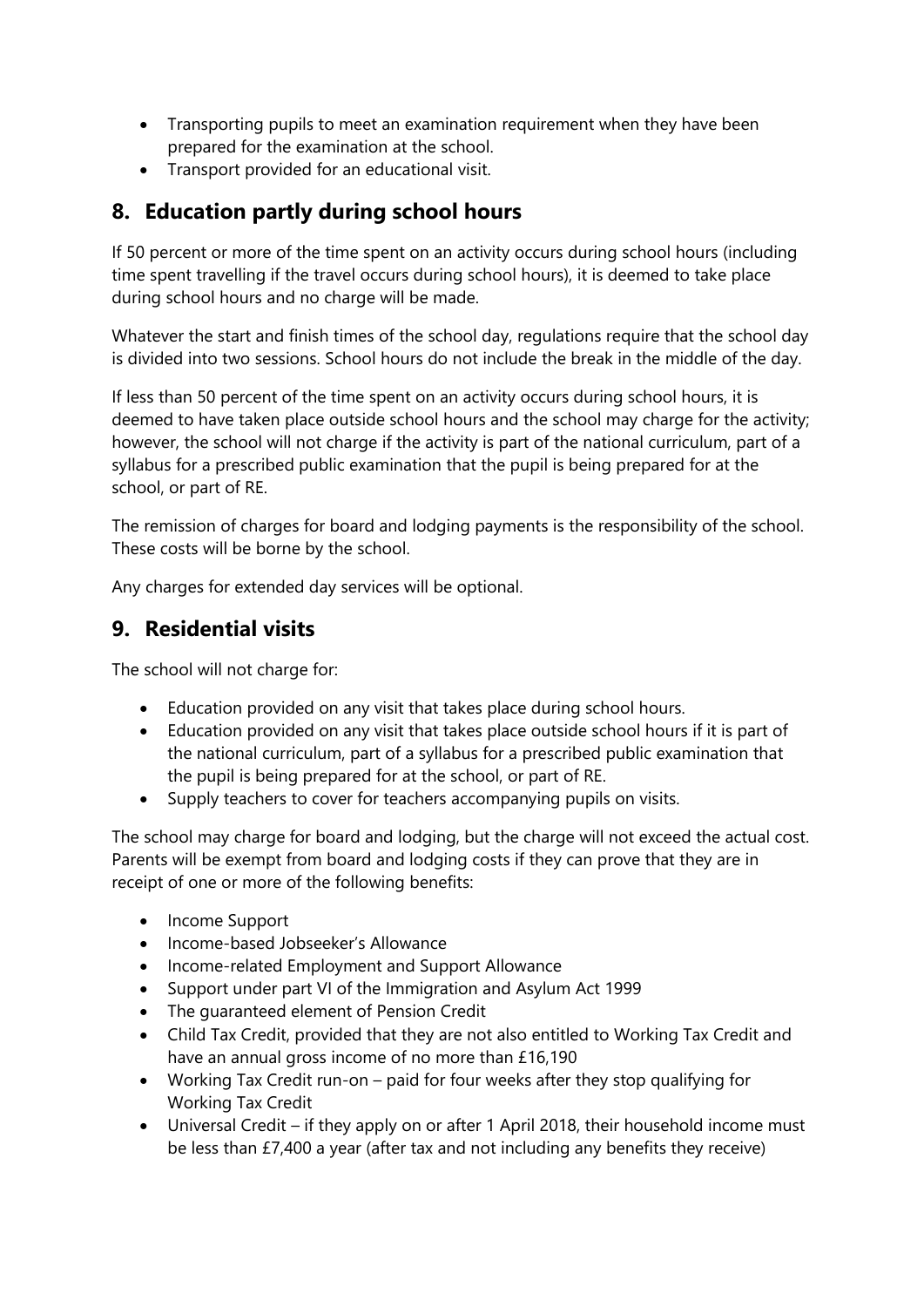If the number of school sessions covered by the visit is equal to or greater than 50 percent of the number of half days (any period of 12 hours ending with noon or midnight on any day) spent on the visit, the school will not charge for the activity.

### **10.Damaged or lost items**

The school may charge for the cost of replacing items that are damaged or lost due to the negligence or poor behaviour of pupils or their parents.

#### **11.Remissions**

The school has set aside a fund to enable parents in financial difficulty to send their children on visits and activities. The funding is limited and there is no guarantee that all requests can be met. Assistance will be allocated on a needs basis, and if the full cost of the trip or activity cannot be met through assistance funding and voluntary contributions, the trip or activity will be cancelled.

Parents in receipt of any of the following benefits may request assistance with the costs of activities:

- Income Support
- Income-based Jobseeker's Allowance
- Income-related Employment and Support Allowance
- Support under part VI of the Immigration and Asylum Act 1999
- The guaranteed element of State Pension Credit
- Child Tax Credit, provided that they are not also entitled to Working Tax Credit and they have an annual gross income of no more than £16,190
- Working Tax Credit run on paid for four weeks after they stop qualifying for Working Tax Credit.
- Universal Credit if they apply on or after 1 April 2018, their household income must be less than £7,400 a year (after tax and not including any benefits they receive)

To request assistance, parents should contact the headteacher via email office@donisthorpe.leics.sch.uk

# **12.School trip refunds**

All initial deposits for school trips will be non-refundable. Parents will be informed of this when they are provided with initial information about the trip.

In the event that the school has to cancel a trip due to foreseen circumstances, parental contributions will be refunded. In the event that a school trip is cancelled by a party other than the school due to unforeseen circumstances, it is at the school's discretion as to whether a refund is given to parents.

In the event that a pupil or their parents cancel the pupil's place on a trip, it is at the school's discretion as to whether a refund is given. The school will take into account the reason for cancellation, whether the school will be reimbursed for the pupil's place on the trip, and whether the place on the trip can be offered to another pupil.